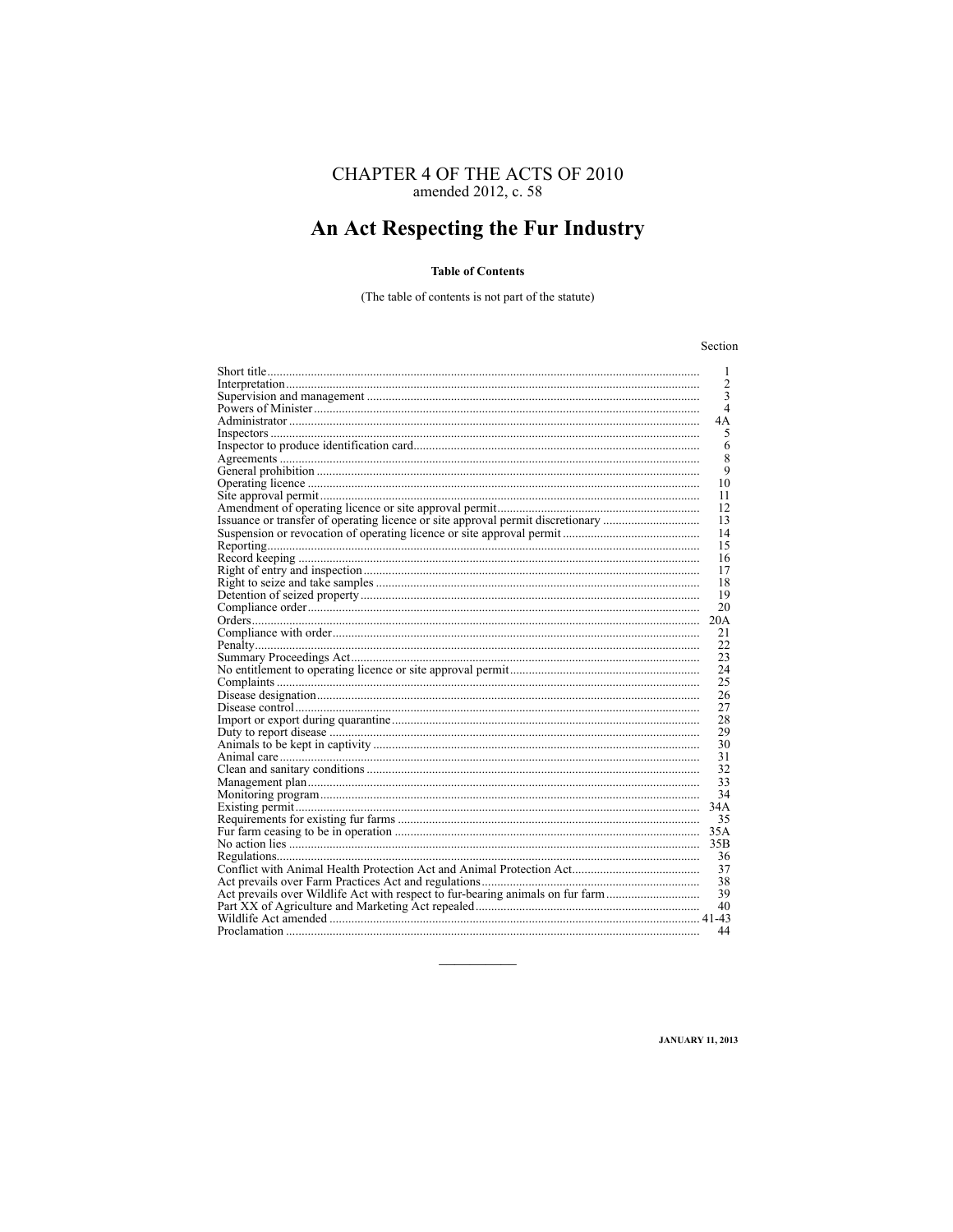#### **Short title**

**1** This Act may be cited as the *Fur Industry Act*. 2010, c. 4, s. 1.

#### **Interpretation**

**2** In this Act,

(a) "Administrator" means the Administrator appointed by the Minister;

(aa) "Department" means the Department of Agriculture;

(b) "designated professional" means an individual or a member of an organization or group of individuals designated by the Minister for the purpose of this Act or the regulations;

(c) "Farm Practices Board" means the Farm Practices Board established by the *Farm Practices Act*;

(d) "fur-bearing animal" means mink, fox, chinchilla and such other fur-bearing animals as may be designated in the regulations;

(e) "fur farm" means a property upon which live fur-bearing animals are held for commercial purposes, and includes any building or structure used to house the animals or store waste;

(f) "inspector" means an inspector appointed by the Minister;

(g) "Minister" means the Minister of Agriculture;

(h) "operator" means a person or partnership that operates a fur farm;

(i) "prescribed animal" means a type of fur-bearing animal designated as a prescribed animal by the regulations;

(j) "waste" means feces, waste feed or carcasses from fur-bearing animals generated on a fur farm during normal farming activities. 2010, c. 4, s. 2; 2012, c. 58, s. 1.

#### **Supervision and management**

**3 (1)** The Minister has the general supervision and management of this Act and the regulations.

**(2)** The Minister may, from time to time, designate persons to act on behalf of the Minister.

**(3)** The Minister may delegate to a person designated by the Minister any power conferred or duty imposed on the Minister by this Act. 2010, c. 4, s. 3.

#### **Powers of Minister**

**4** The Minister may, for the purpose of the administration and enforcement of this Act,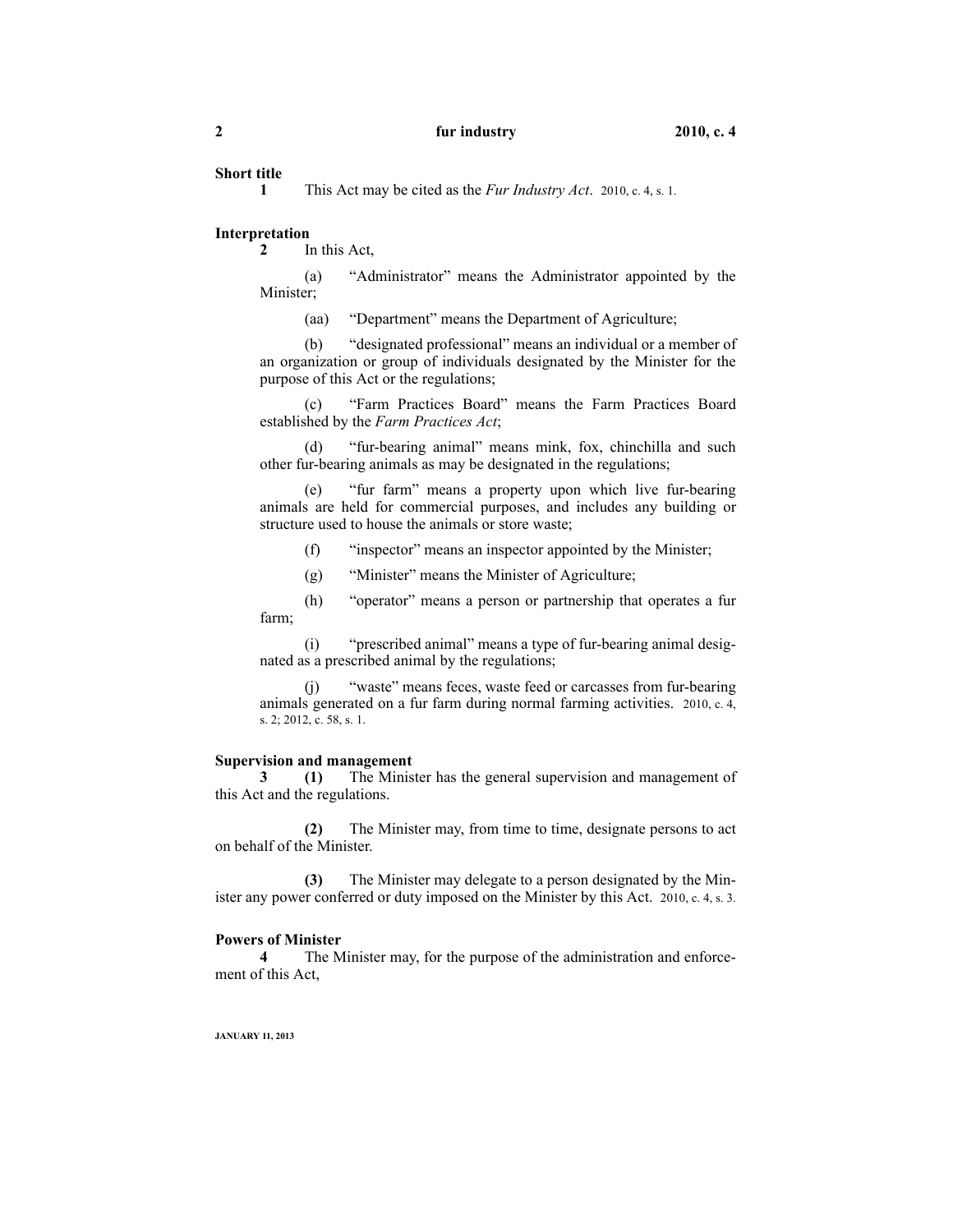(a) establish and administer policies, programs and guidelines respecting the development of the fur industry in the Province;

consult with and co-ordinate the work and efforts of departments and agencies of the Province respecting any matter relating to the maintenance and development of the fur industry in the Province;

(c) develop scientific databases, including databases of information, with respect to determining the impact of the fur industry on the environment;

(d) gather, compile, publish and disseminate information, including statistical data, relating to the maintenance and development of the fur industry in the Province;

(e) conduct economic analyses to determine the costs and benefits of the fur industry in the Province;

(f) convene conferences and conduct seminars and educational programs relating to the sustainability of the fur industry in the Province;

(g) give financial assistance to any person, group, society or association for purposes related to the sustainability of the fur industry in the Province;

(h) establish fees for the provision, registration or filing of any information, documents, returns and reports, any application for, processing and issuance of an approval, certificate, licence or permit, any inspection or investigation and any services or material provided in the course of the administration of this Act;

(i) prescribe forms for the purpose of this Act;

(j) take such measures as the Minister considers necessary for the development of the fur industry in the Province. 2010, c. 4, s. 4; 2012, c. 58, s. 2.

#### **Administrator**

**4A** The Administrator necessary for the administration of this Act shall be appointed by the Minister in accordance with the *Civil Service Act*. 2012, c. 58, s. 3.

#### **Inspectors**

**5 (1)** The Minister may appoint, as an inspector, a person who has the qualifications and experience to be an inspector for the purpose of all or part of this Act.

**(2)** A person appointed pursuant to subsection (1) shall be appointed in accordance with the *Civil Service Act*.

**(3)** An appointment under subsection (1) may direct that the authority of the inspector be exercised subject to any terms and conditions that the Minister prescribes in the appointment, including limitations on the scope of the appointment. 2010, c. 4, s. 5; 2012, c. 58, s. 4.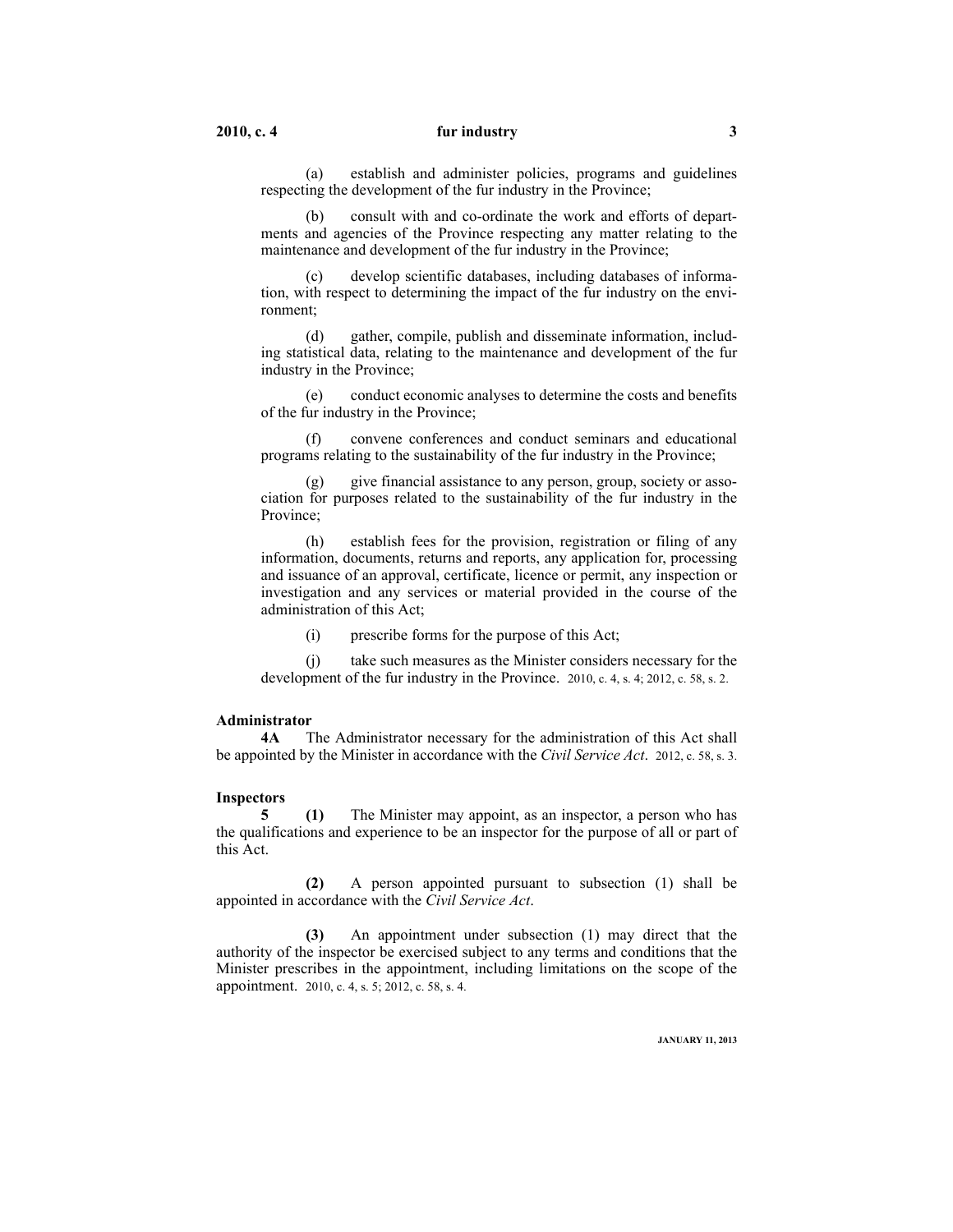#### **Inspector to produce identification card**

**6** On entering any place, an inspector shall, on request, produce an identification card provided by the Department and provide reasons for the entry. 2010, c. 4, s. 6.

**7** *repealed 2012, c. 58, s. 5.*

#### **Agreements**

**8** The Minister may, on behalf of the Province, enter into an agreement with the Government of Canada, the government of a province of Canada or the government of a foreign country, or state thereof, or an agency of any of the foregoing, or with a municipality or local government district or any society, group, organization, person or individual for

(a) the joint management of the fur industry or mutual assistance in the enforcement of laws related to the fur industry;

(b) the development and implementation of joint informational, educational or training programs;

(c) the conduct of joint scientific investigations,

and the agreement may provide for contributions toward the cost of implementing the agreement. 2010, c. 4, s. 8.

#### **General prohibition**

**9 (1)** No person shall operate a fur farm without a valid operating licence.

**(1A)** Subject to Section 35, no person shall, unless exempted pursuant to the regulations, operate a fur farm on which there are prescribed animals without

- (a) a valid operating licence; and
- (b) a valid site approval permit.

**(2)** No operating licence or site approval permit is valid if

(a) the prescribed fees have not been paid; or

(b) the licence or permit has been suspended or revoked. 2010, c. 4, s. 9; 2012, c. 58, s. 6.

#### **Operating licence**

**10 (1)** A person may apply to the Administrator, in the manner prescribed by the Minister, for an operating licence.

**(2)** An application for an operating licence must be accompanied by the information required by the regulations.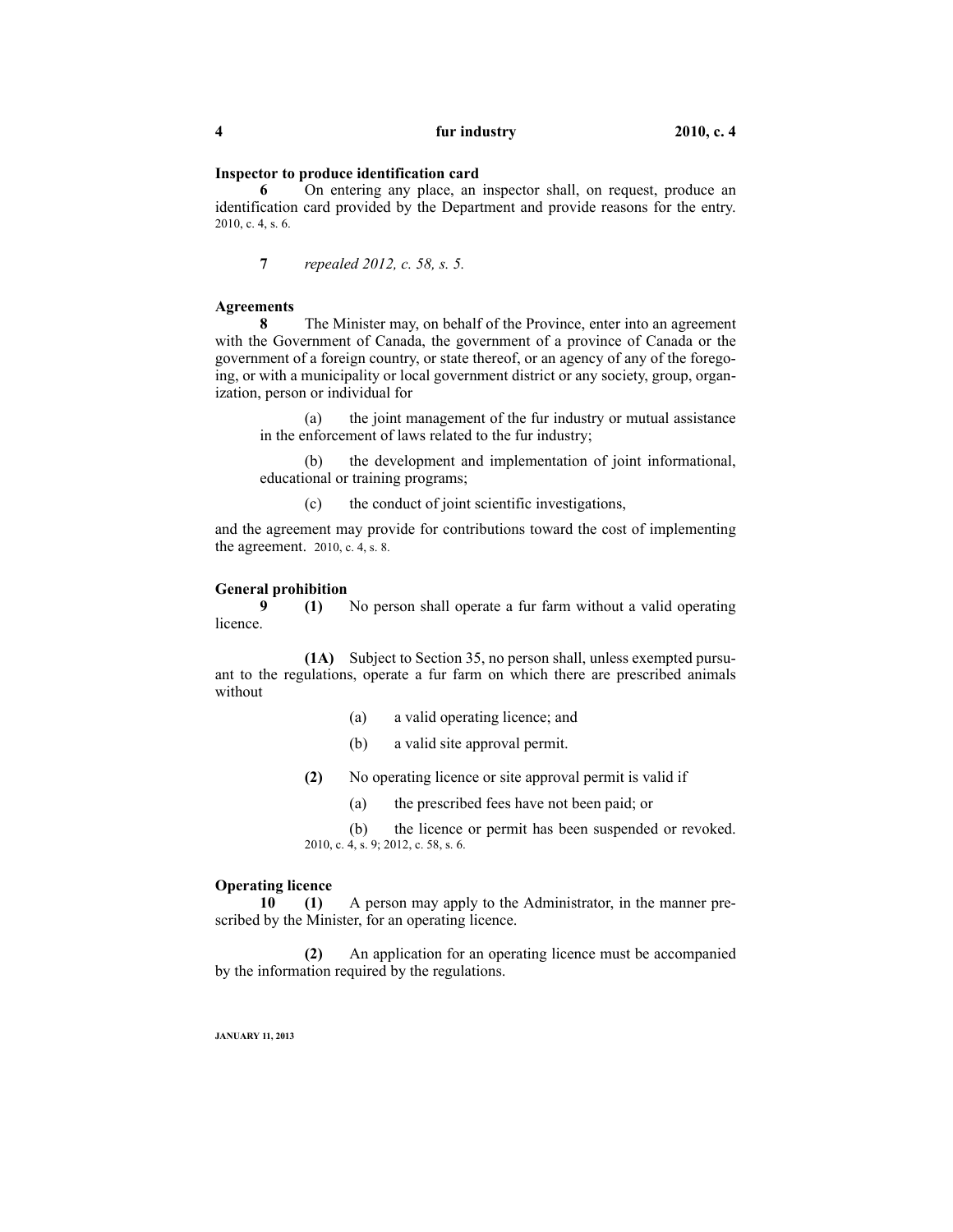**(3)** The Administrator may require an applicant for an operating licence to submit any additional information the Administrator considers necessary.

**(4)** Where the Administrator considers an application to be incomplete, the application may not be processed until the information required is submitted.

**(5)** Where required pursuant to subsection 9(1A), the Administrator may not issue an operating licence without confirmation in writing that the applicant has a valid site approval permit.

**(5A)** Subject to this Act and the regulations, the Administrator may issue an operating licence for the period of time prescribed by the regulations.

**(6)** An operating licence may be renewed on application to the Administrator.

**(7)** The rights attached to any operating licence are subject to any terms and conditions provided in this Act or the regulations or required by the Administrator.

**(8)** No person shall contravene the terms and conditions of an operating licence. 2010, c. 4, s. 10; 2012, c. 58, s. 7.

#### **Site approval permit**

**11 (1)** A person may apply to the Administrator, in the manner prescribed by the Minister, for a site approval permit.

**(2)** An application for a site approval permit must be accompanied by the information required by the regulations.

**(3)** The Administrator may require an applicant for a site approval permit to submit any additional information the Administrator considers necessary.

**(4)** Where the Administrator considers an application to be incomplete, the application may not be processed until the information required is submitted.

**(5)** The Administrator may issue or amend a site approval permit if a fur farm meets the requirements established by the regulations.

**(6)** The holder of a site approval permit shall apply for an amended site approval permit for alterations to a site if those alterations are to any thing or procedure relating to a fur farm that is addressed in requirements established by the regulations.

**(7)** A site approval permit is subject to any terms and conditions provided in this Act or the regulations or required by the Administrator.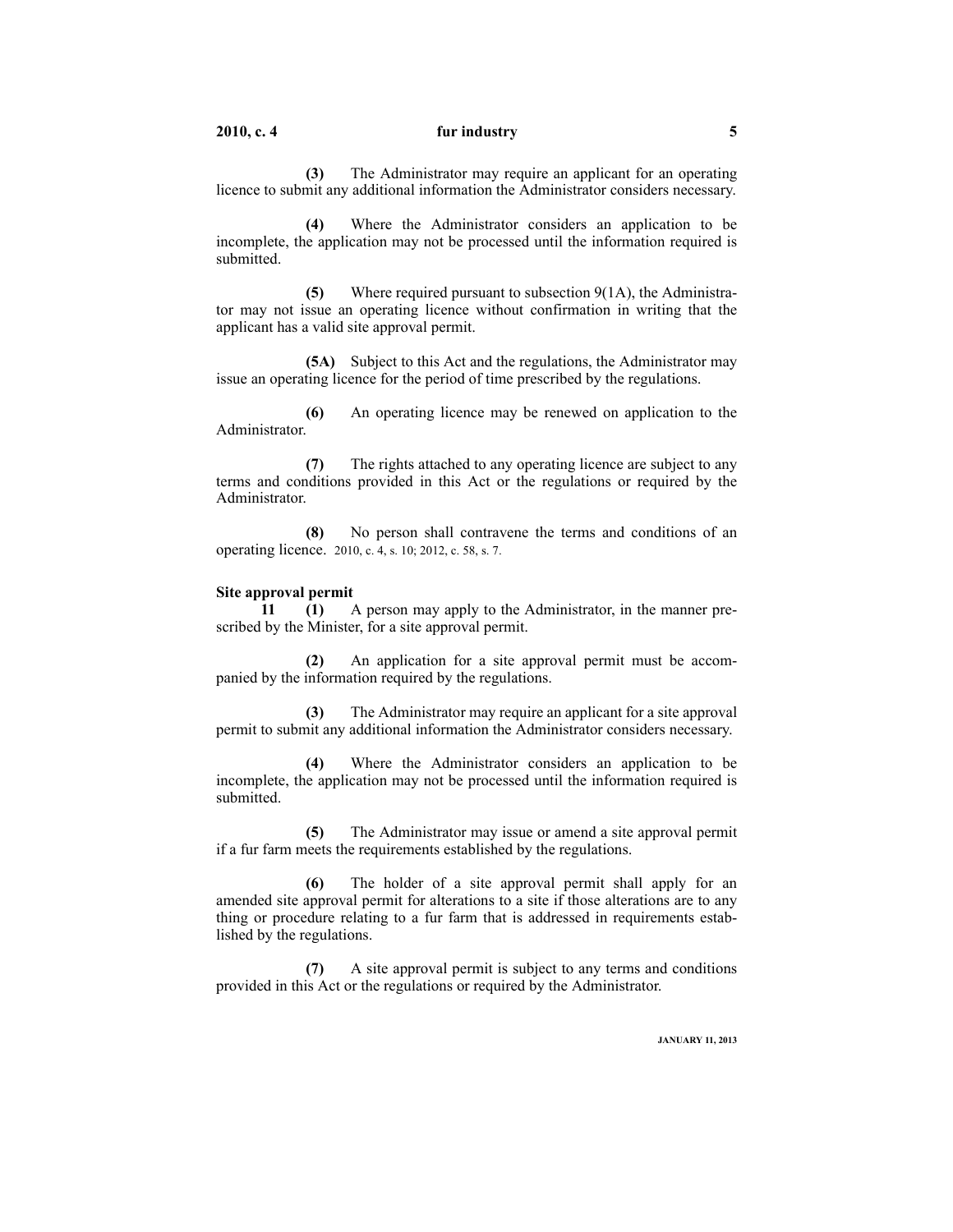**(8)** No person shall contravene the terms and conditions of a site approval permit. 2010, c. 4, s. 11; 2012, c. 58, s. 8.

#### **Amendment of operating licence or site approval permit**

**12 (1)** Any operating licence or site approval permit issued pursuant to this Act may be amended at any time by the Administrator.

**(2)** Terms and conditions attached to any operating licence or site approval permit issued pursuant to this Act may be amended at any time by the Administrator. 2010, c. 4, s. 12; 2012, c. 58, s. 9.

#### **Issuance or transfer of operating licence or site approval permit discretionary**

**13 (1)** The issuance or transfer of any operating licence or site approval permit pursuant to this Act or the regulations is at the discretion of the Administrator.

**(2)** The Administrator may refuse to issue or transfer an operating licence or site approval permit to any person found guilty of an offence pursuant to

(a) this Act or the regulations; or

(b) any other enactment prescribed in the regulations. 2010, c. 4, s. 13; 2012, c. 58, s. 10.

#### **Suspension or revocation of operating licence or site approval permit**

**14 (1)** The Minister may, at any time, suspend or revoke an operating licence or site approval permit issued pursuant to this Act or the regulations.

**(2)** The Minister may reinstate any operating licence or site approval permit suspended or revoked pursuant to this Act or the regulations, subject to any terms and conditions the Minister considers appropriate.

**(3)** The Minister may suspend or revoke any operating licence or site approval permit by having a notice served personally on the holder of the operating licence or permit or by mailing by registered mail or transmitting by electronic communication a notice to the address of the holder as noted on the application for the licence or permit or to another address provided by the holder for that purpose.

**(4)** A notice of suspension or revocation is effective on the date of delivery by hand, five business days after the mailing of the notice, or three days after transmission of electronic communication of the notice, after which the operating licence or site approval permit is suspended or revoked, as the case may be. 2010, c. 4, s. 14; 2012, c. 58, s. 11.

#### **Reporting**

**15** An operator shall submit any reports prescribed by the regulations to the Department. 2010, c. 4, s. 15; 2012, c. 58, s. 12.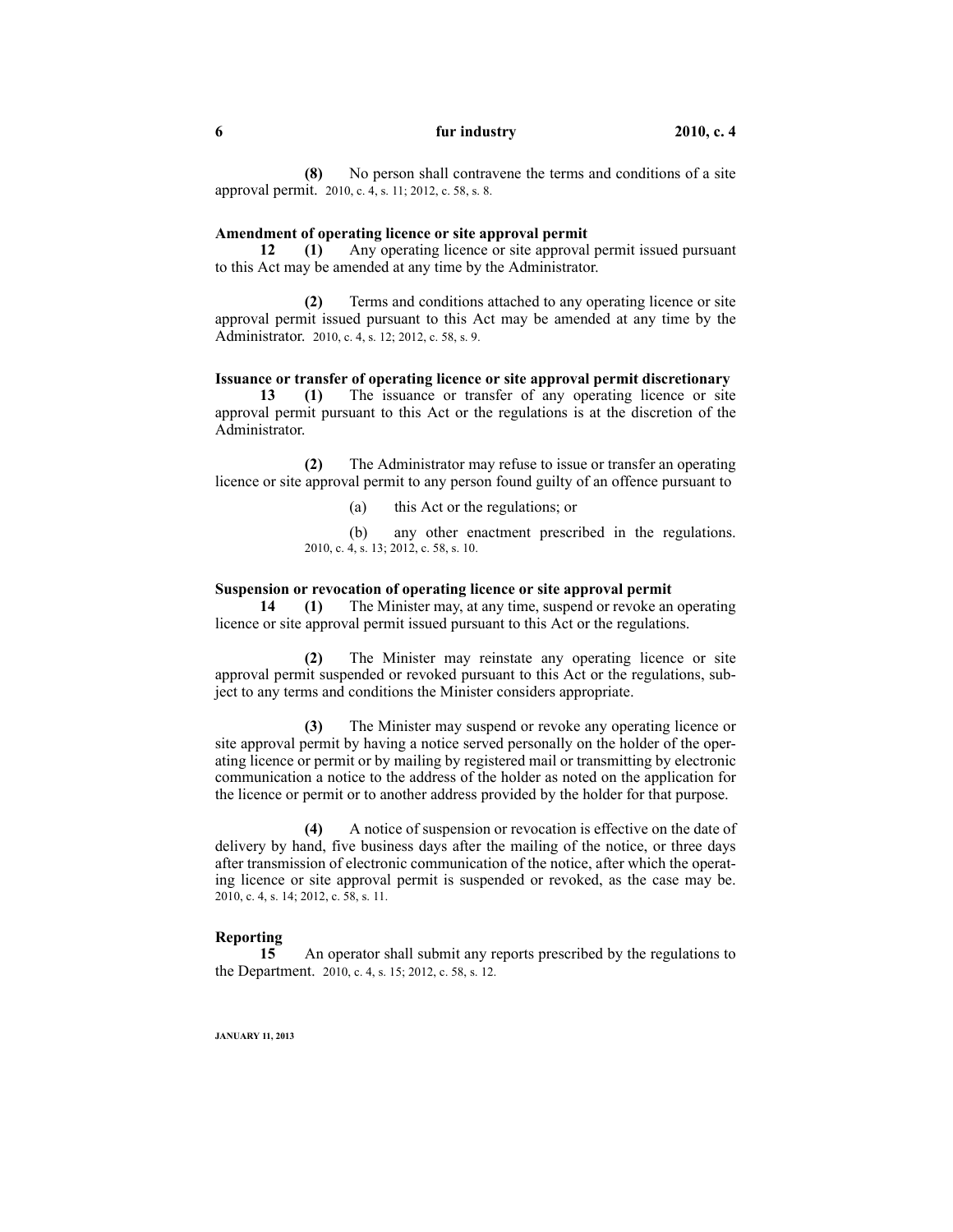#### **Record keeping**

**16 (1)** Every operator shall keep such books and records as are prescribed by the regulations.

**(2)** Every operator shall permit an inspector or a designated employee of the Department to examine any books or records required by the regulations to be kept. 2010, c. 4, s. 16; 2012, c. 58, s. 13.

#### **Right of entry and inspection**

**17 (1)** For the purpose of the administration of this Act, an inspector may, at any reasonable time,

> (a) enter and inspect any fur farm to determine compliance with this Act and the regulations;

> (b) enter and inspect any place that the inspector has reasonable grounds to believe is likely to contain documents related to an activity or thing that is, or is required to be, the subject of a licence or permit;

> (c) enter and inspect any place that the inspector has reasonable grounds to believe is, or is required to be, the subject of a licence or permit;

> (d) stop and inspect any vehicle or vessel to determine whether it is being used to transport prescribed animals or waste from prescribed animals in compliance with this Act or the regulations;

> (e) require the production of any documents that are required to be kept pursuant to this Act.

**(2)** An inspector and a person accompanying an inspector may, while carrying out duties under this Act, enter on or pass over any land or water, whether enclosed or not, without being liable for trespass and without the owner of the property having the right to object.

**(3)** It is a condition of every operating licence or site approval permit that the operator shall forthwith on request allow inspectors to carry out inspections authorized pursuant to the Act or regulations of any fur farm, other than a dwelling.

**(4)** Subject to the regulations, the Administrator may and, where required by the regulations, shall publish the results of inspections carried out pursuant to this Act and the regulations.

**(5)** An inspector and every person accompanying an inspector shall thoroughly cleanse and disinfect all their footwear and equipment before entering a fur farm.

**(6)** An operator shall give an inspector all reasonable assistance necessary to enable the inspector to carry out any action authorized by law and shall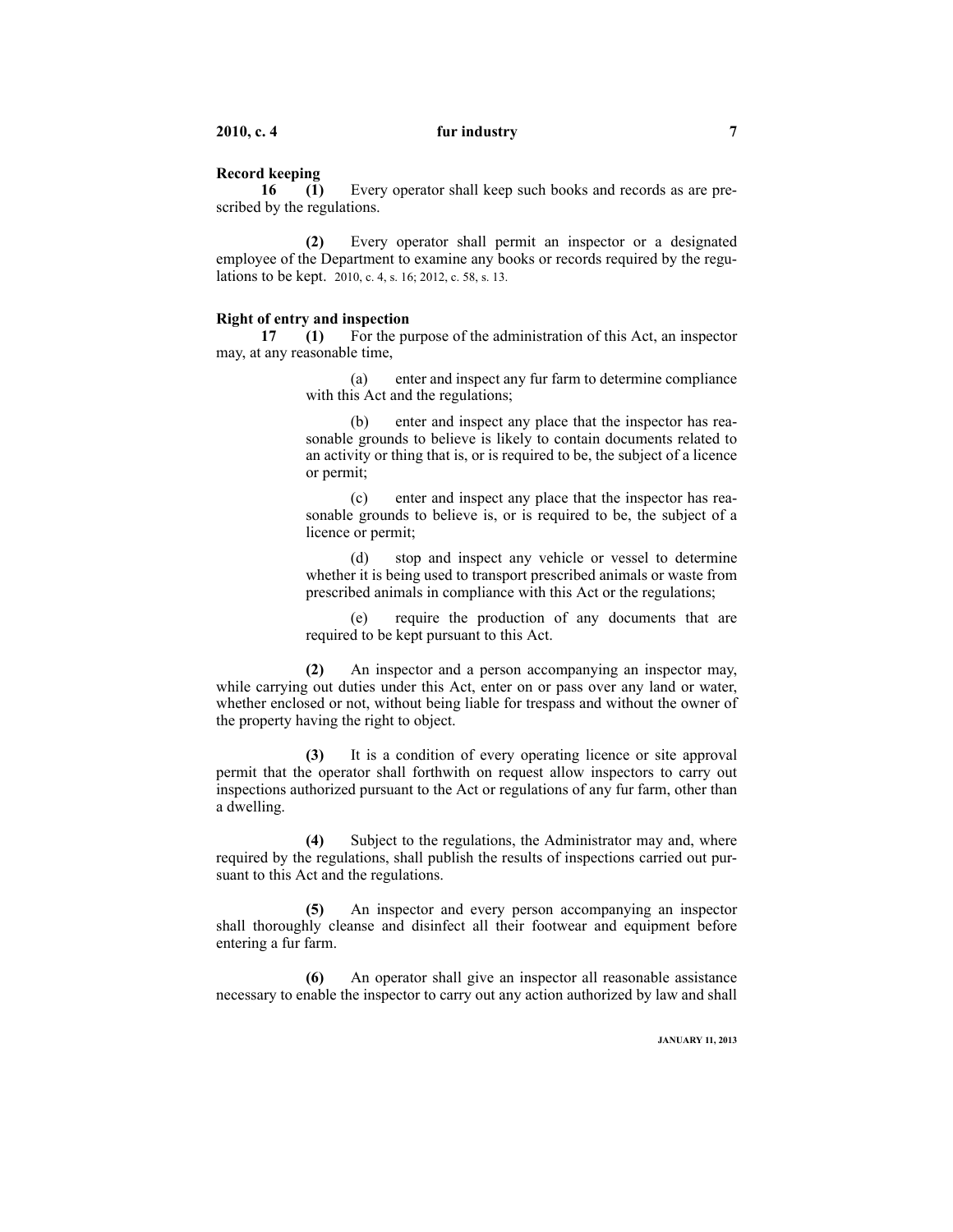furnish the inspector with any information the inspector requires to carry out that action.

**(7)** No person shall obstruct an inspector who is acting as authorized by this Act. 2010, c. 4, s. 17; 2012, c. 58, s. 14.

#### **Right to seize and take samples**

**18 (1)** In order to determine compliance with this Act or the regulations, an inspector

> (a) may seize any article, fur-bearing animal or record that the inspector requires for the purpose of an inspection; and

> (b) where property has been seized pursuant to clause (a), shall give a receipt to any operator from whom property is seized setting out a description of the property seized.

**(2)** An inspector may take samples during the course of inspection including

> (a) biological samples from any fur-bearing animal found during the inspection;

- (b) water samples; and
- (c) soil samples.
- (d) *repealed 2012, c. 58, s. 15.*

2010, c. 4, s. 18; 2012, c. 58, s. 15.

#### **Detention of seized property**

**19 (1)** Subject to subsection (2), property seized by an inspector pursuant to subsection 18(1) must not be detained after

> (a) this Act, the regulations or an order or direction, as the case may be, has, in the opinion of the inspector, been complied with; or

(b) the expiration of ninety days from the day of seizure,

unless before that time proceedings have been instituted in respect of an offence, in which case the property may be detained until all proceedings with respect to the offence are finally concluded.

**(2)** An inspector may

(a) return the seized property to the person from whom it was seized or to whom it belongs before it is dealt with in the courts;

(b) in the case of a live fur-bearing animal,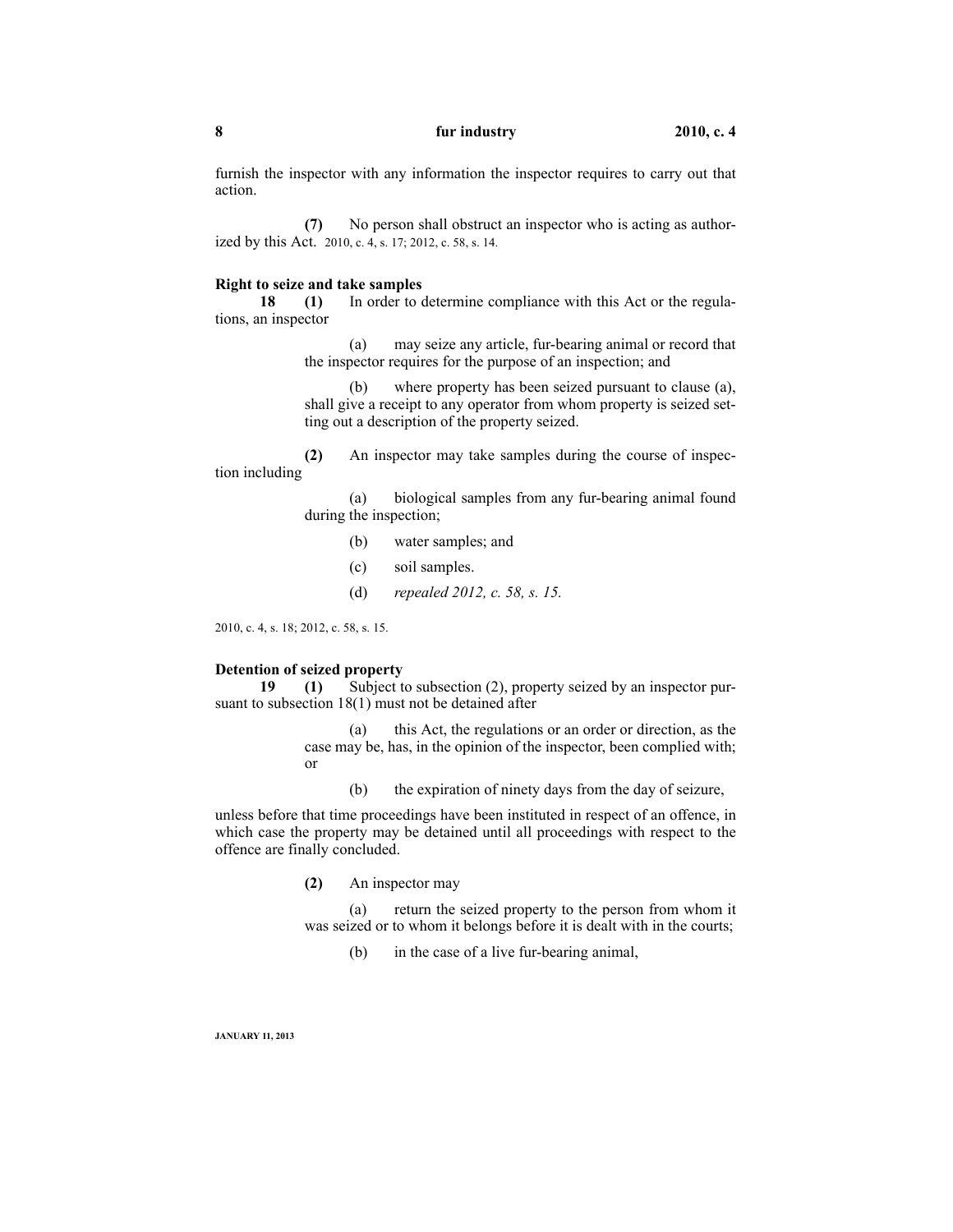(i) in accordance with the direction of the Administrator, keep it in captivity or deliver it to another person to have it kept in captivity, kill it or otherwise dispose of it, or

(ii) dispose of it in any manner agreed to by the owner.

**(3)** Where a live fur-bearing animal is delivered to another person, the Administrator may assess the costs of keeping the fur-bearing animal in captivity to the owner or person in possession of the animal, or both, and that cost must be paid on demand by the person assessed and is recoverable by the Minister as a debt due the Crown.

**(4)** The Administrator is not liable for damages or costs for property wrongfully seized and detained if there were reasonable and probable grounds for the seizure.

**(5)** Notwithstanding anything contained in this Act, the Administrator may sell or give away a fur-bearing animal but any money received by the Administrator as a result of selling that animal must be returned to the owner of the animal that was seized, less any amount to cover expenses properly incurred by the Administrator with respect to that animal. 2010, c. 4, s. 19; 2012, c. 58, s. 16.

#### **Compliance order**

**20** Where the Administrator or an inspector believes, on reasonable and probable grounds, that an operator has contravened or will contravene this Act, the Administrator or inspector may issue an order requiring an operator, at that operator's own expense, to

(a) install, replace or alter any structure, facility, system or process designed to manage waste on a fur farm;

(b) install, replace or alter any structure, facility, system or process designed to manage water on a fur farm;

alter the procedures to be followed for the management of waste on a fur farm or part thereof;

(d) alter the procedures to be followed for the management of water on a fur farm or part thereof;

(e) install, replace or alter any structure, facility, system or process designed to prevent the escape of fur-bearing animals from captivity;

(f) carry out clean-up and disinfection of any site in accordance with directions set out in the order;

(g) obtain veterinary care for the fur-bearing animals held at a fur farm;

(h) isolate, conduct health testing of or destroy fur-bearing animals exhibiting symptoms of disease;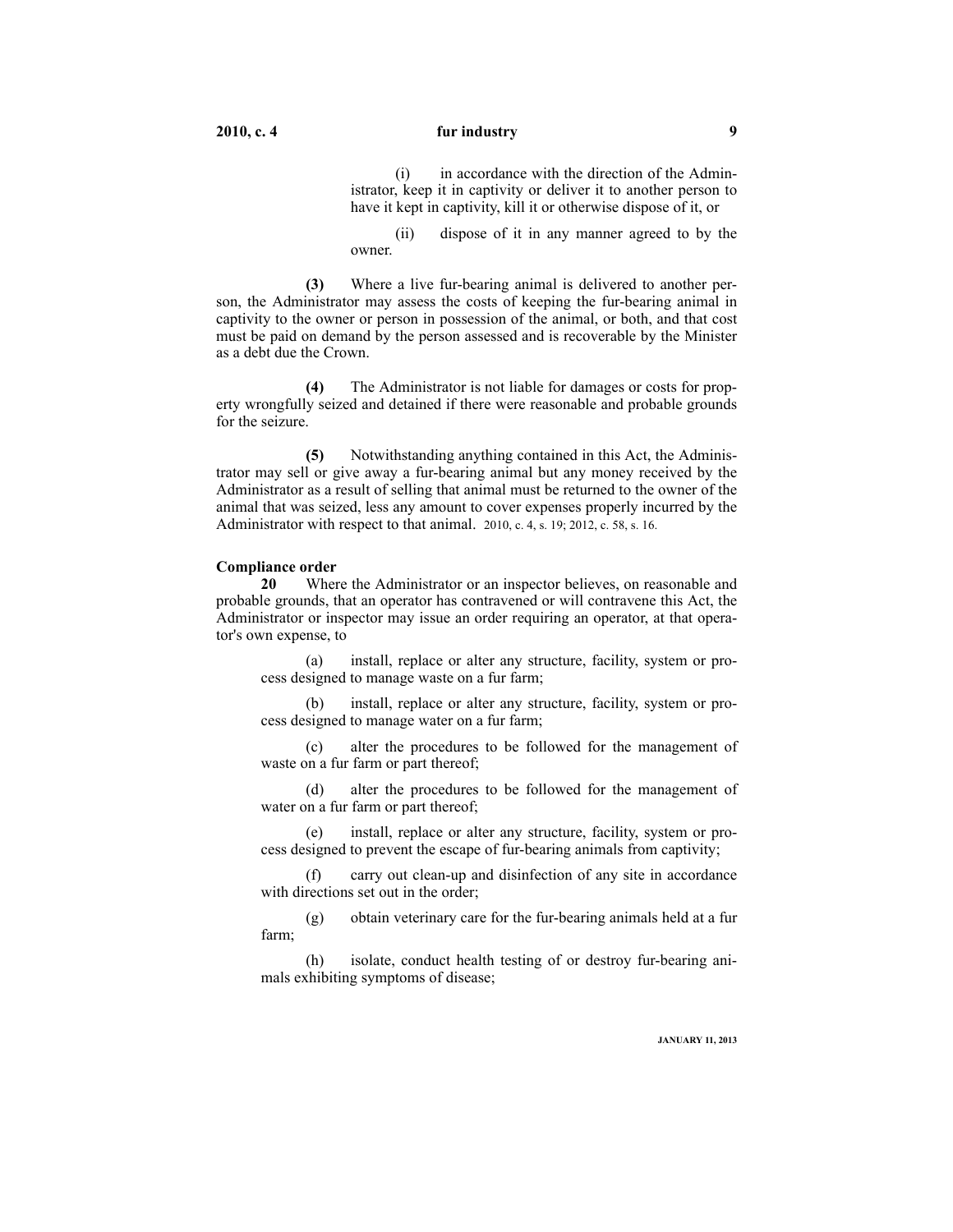(i) provide adequate food, clean fresh water and shelter to furbearing animals held at a fur farm;

(j) do all things and take all steps necessary to comply with this Act. 2010, c. 4, s. 20; 2012, c. 58, ss. 17, 18.

#### **Orders**

**20A** In addition to any other requirements that may be included in an order issued pursuant to this Act, an order may

(a) require an operator, at that operator's own expense, to undertake tests, investigations, surveys and other action and report results to the Administrator;

(b) fix the time within which any measure required by the order is to be commenced and the time within which the order or any portion of the order is to be complied with;

(c) include any other measure that the Administrator considers necessary to facilitate compliance with the order. 2010, c. 4, s. 20; 2012, c. 58, ss. 17, 19.

#### **Compliance with order**

**21 (1)** When an order is served on an operator to whom it is directed, that operator shall comply with the order forthwith or, where a period for compliance is specified in the order, within the time period specified.

**(2)** Where the operator to whom an order is directed does not comply with the order or part thereof, the Administrator may take whatever action the Administrator considers necessary to carry out the terms of the order.

Reasonable costs, expenses or charges incurred by the Administrator pursuant to this Section are recoverable by order of the Administrator

(a) against the person to whom the order was directed;

(b) authorizing deduction from monies recovered from the sale of seized property; or

(c) directing any person who has purchased real property from an operator to whom the order was directed to pay to the Administrator from any money that is still owed to the operator, a sum not to exceed the amount owing in respect of the costs, expenses or charges.

**(4)** A purchaser who pays an amount to the Administrator pursuant to clause  $(3)(c)$  is discharged from any obligation to pay that amount to the operator.

**(5)** For the purpose of this Section, the costs referred to in subsection (3) include any costs incurred in investigating and responding to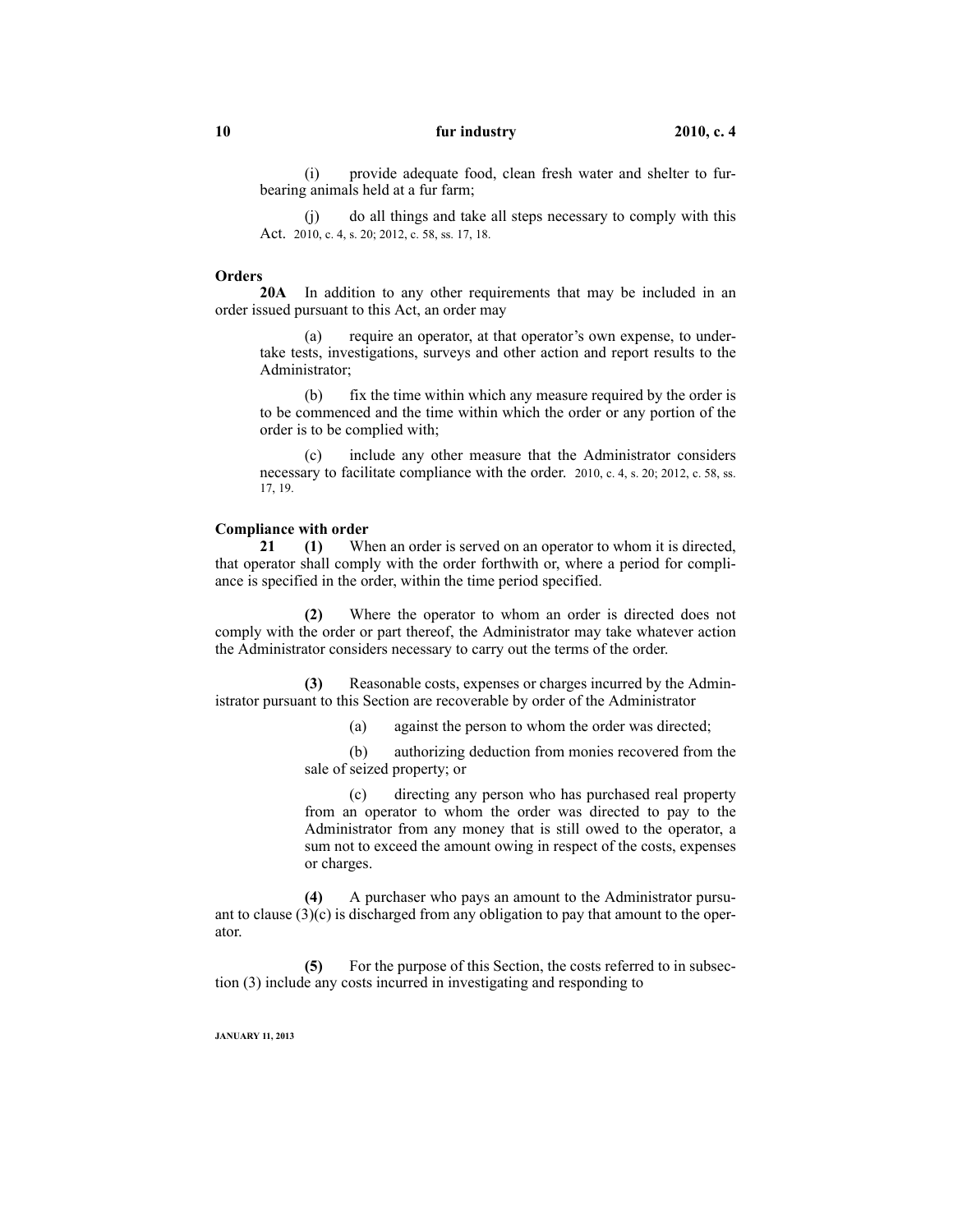- (a) any matter to which an order relates; or
- (b) the failure to comply with an order.

**(6)** In any claim or action under this Section, a certificate purporting to be signed by the Administrator setting out the amount of costs, expense or charge is admissible in evidence and is, in the absence of evidence to the contrary, proof of the amount of the cost, expense or charge set out in the certificate.

**(7)** Where an order to pay is issued by the Administrator pursuant to subsection (3), the order may be filed with the prothonotary of the Supreme Court of Nova Scotia and, when so filed,

> (a) the order is of the same force and effect as if it were a judgment against real property that the person named in the order may now or hereafter own;

> a lien is established on the property referred to in clause (a) for the amount stated and it is deemed to be taxes in respect of the real property and may be collected in the same way and in the same priority as taxes under the *Assessment Act*; and

> (c) the order may be enforced as if it were a judgment of the Supreme Court in civil proceedings.

**(8)** No lien under subsection (7) is created against a property registered pursuant to the *Land Registration Act* until the order is recorded in the parcel register.

**(9)** Notice of an order must be served personally on the operator or by mailing by registered mail or transmitting by electronic communication a notice to the address of the operator as noted on the operator's application for a licence or permit pursuant to this Act or to another address provided by the operator for that purpose.

**(10)** A notice served in accordance with subsection (9) is served on the date of delivery by hand, five business days after the mailing of the notice or three days after the electronic transmission of the notice. 2010, c. 4, s. 21; 2012, c. 58, s. 20.

#### **Penalty**

**22 (1)** A person who fails to comply with or otherwise contravenes this Act or the regulations, and a director or officer of a corporation who authorizes, permits or concurs in such a contravention by the corporation is guilty of an offence and upon summary conviction is liable to a fine of not less than one thousand dollars or to imprisonment for a period of not more than six months, or to both a fine and imprisonment.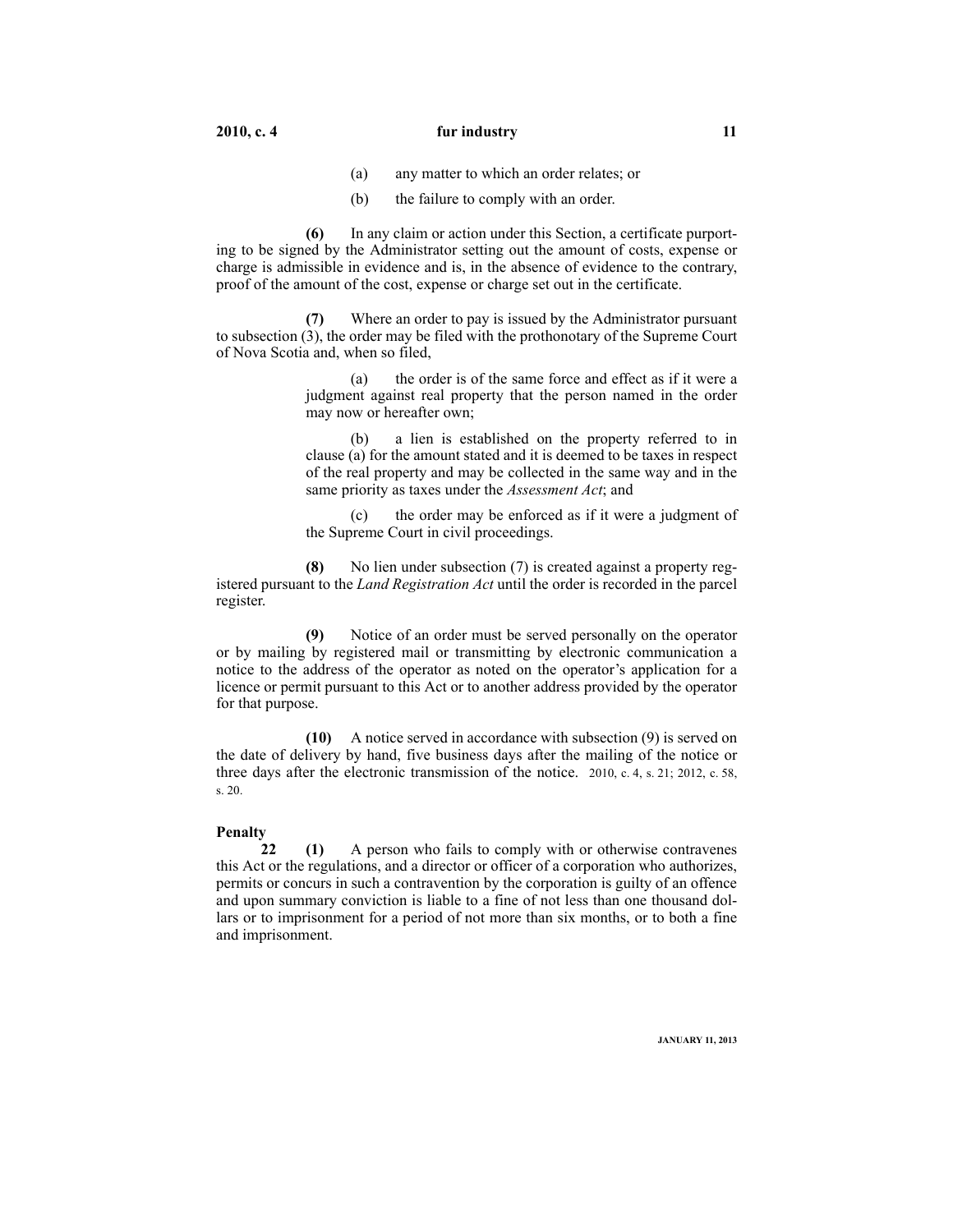**(2)** Where an offence under this Act is committed or continued on more than one day, the person who committed the offence is liable to be convicted for a separate offence for each day on which the offence is committed.

**(3)** No prosecution under this Act may be commenced more than two years after the day upon which the offence was committed. 2010, c. 4, s. 22; 2012, c. 58, s. 21.

#### **Summary Proceedings Act**

**23** The *Summary Proceedings Act* and forms authorized thereunder apply to all prosecutions and proceedings pursuant to this Act and the regulations as far as they are applicable and are not inconsistent with this Act and the regulations. 2010, c. 4, s. 23.

#### **No entitlement to operating licence or site approval permit**

**24** Where any person has had an operating licence or site approval permit or the privilege of obtaining such a licence or permit suspended or revoked pursuant to this Act, that person shall not be entitled to apply for and hold any operating licence or site approval permit for such time as ordered by the Minister from the date of suspension or revocation. 2010, c. 4, s. 24; 2012, c. 58, s. 22.

#### **Complaints**

**25 (1)** Where the Minister receives a complaint respecting the operation of a fur farm, the Minister may refer the complaint to the Farm Practices Board to determine whether the fur farm is operating in accordance with normal farm practices.

**(2)** The findings of the Farm Practices Board made under subsection (1) are binding on the operator.

**(3)** The Minister may refuse to refer a complaint to the Farm Practices Board if the complaint is of a frivolous or vexatious nature. 2010, c. 4, s. 25; 2012, c. 58, s. 23.

#### **Disease designation**

**26** The Minister may designate any disease that is a significant threat to fur-bearing animals for the purpose of this Act and regulations. 2010, c. 4, s. 26.

#### **Disease control**

**27 (1)** The Administrator may quarantine any site, area or region found to be infected with a designated disease.

**(2)** The Administrator may order the destruction of fur-bearing animals at any site, area, or region that has been quarantined pursuant to subsection (1).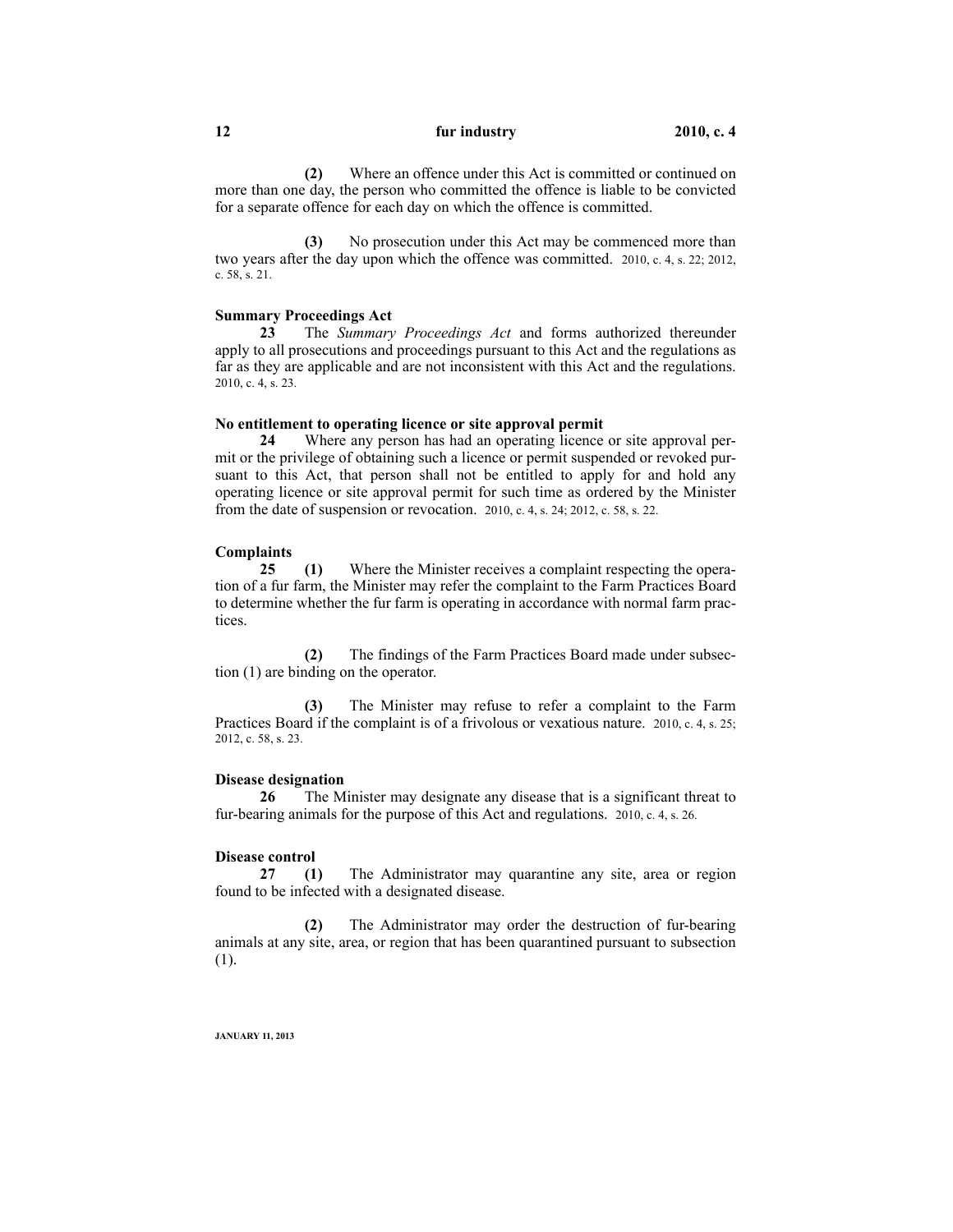**(3)** The Administrator may order the cleaning and disinfection or destruction of any site that has been quarantined pursuant to subsection (1). 2010, c. 4, s. 27; 2012, c. 58, s. 24.

#### **Import or export during quarantine**

**28 (1)** No person shall import fur-bearing animals into or export furbearing animals from a quarantined site, area or region without a permit issued by the Administrator.

**(2)** The Administrator may issue a permit to import or export into or from a quarantined site, area or region. 2010, c. 4, s. 28; 2012, c. 58, s. 25.

#### **Duty to report disease**

**29 (1)** Every operator who holds a fur-bearing animal that the operator

> (a) knows or suspects is infected with a designated disease; or

> (b) knows or suspects has been in contact with an animal infected with a designated disease,

shall immediately report that knowledge or suspicion to the Administrator.

**(2)** Every operator who holds a fur-bearing animal that the operator suspects may have died from a designated disease shall

> (a) have such samples of the dead fur-bearing animal taken as are directed by the Administrator, and have those samples tested for the designated disease; and

> (b) report the findings of the test to the Administrator. 2010, c. 4, s. 29; 2012, c. 58, s. 26.

#### **Animals to be kept in captivity**

**30 (1)** No operator who holds fur-bearing animals shall allow those animals to

- (a) roam outside an approved containment structure;
- (b) escape from captivity; or
- (c) be released to the wild.

**(2)** Every operator whose fur-bearing animals escape from captivity shall immediately make all reasonable efforts to restore the escaped fur-bearing animals to captivity**.** 2010, c. 4, s. 30.

#### **Animal care**

**31 (1)** Every operator who holds fur-bearing animals shall provide the animals with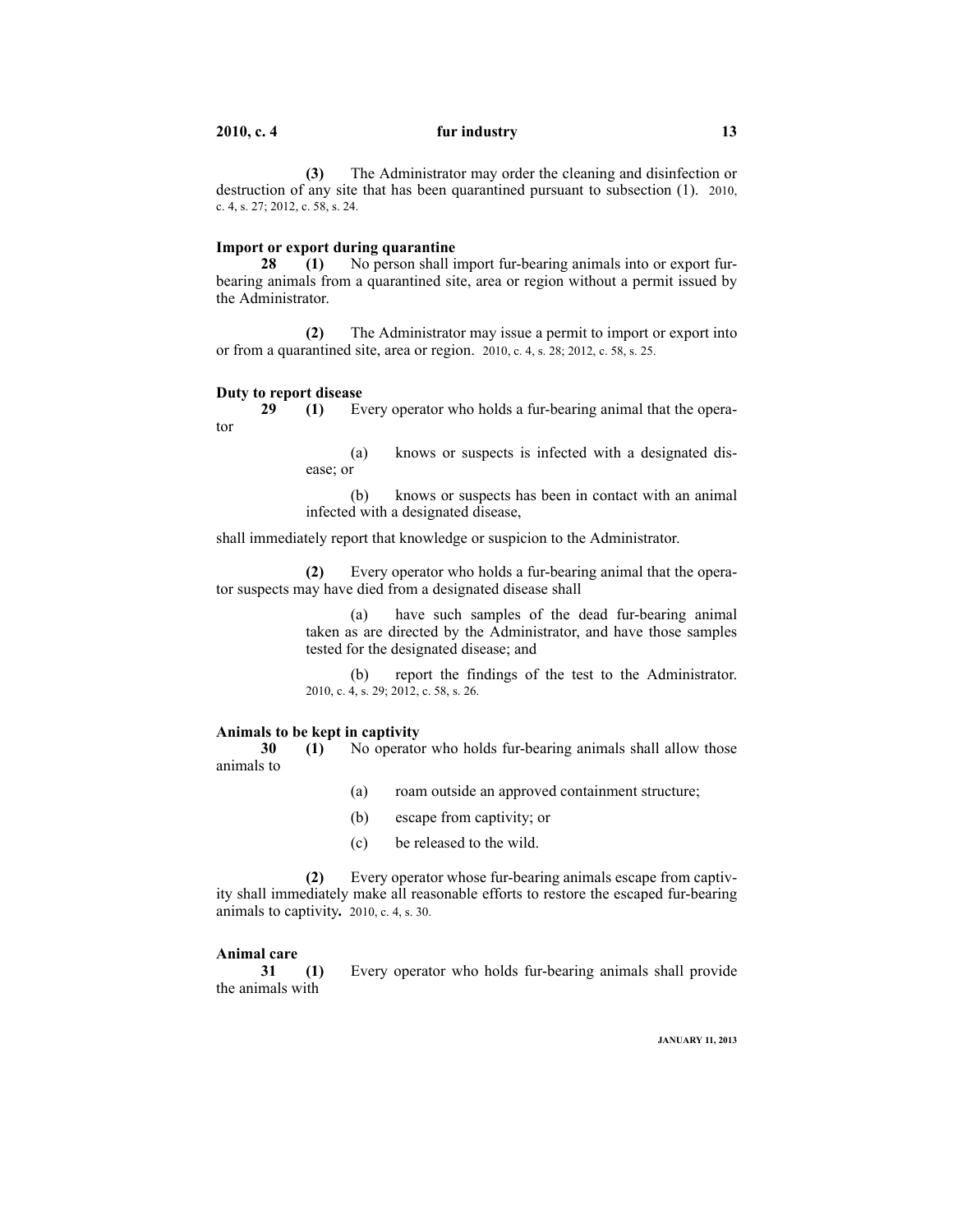- (a) adequate feed;
- (b) adequate clean, fresh water; and
- (c) adequate shelter**.**

**(2)** An operator who holds fur-bearing animals shall handle the animals in a humane manner.

**(3)** An operator who holds fur-bearing animals may only destroy the animals in a humane manner. 2010, c. 4, s. 31.

#### **Clean and sanitary conditions**

**32** Every operator shall maintain the place where fur-bearing animals are kept in a clean and sanitary condition. 2010, c. 4, s. 32.

#### **Management plan**

**33 (1)** Unless exempted pursuant to the regulations, every operator of a fur farm on which there are prescribed animals shall develop and follow a management plan for the operation of the fur farm that includes provisions for minimizing water and soil contamination.

**(1A)** The Minister may designate an individual or a member of an organization or group of individuals with the qualifications required by the regulations as a designated professional for the purpose of subsection (2).

**(2)** The management plan referred to in subsection (1) and any revisions to the plan must be approved by a designated professional. 2010, c. 4, s. 33; 2012, c. 58, s. 27.

#### **Monitoring program**

**34 (1)** Every operator shall establish a monitoring program that includes regular monitoring and testing of water and soil by a person who is independent of the farm operation and has the training required by the regulations.

**(2)** Every operator shall report the results of monitoring programs as required by the regulations. 2010, c. 4, s. 34; 2012, c. 58, s. 28.

#### **Existing permit**

**34A** A permit issued pursuant to Section 190 of the *Agriculture and Marketing Act* that is subsisting and in force immediately before this Act comes into force is deemed to be a valid operating licence issued pursuant to Section 9 of this Act on the date this Act comes into force, is enforceable as such and continues in force until it would have expired under the *Agriculture and Marketing Act* but for this Act or until it has been varied, suspended or revoked in accordance with this Act or the regulations. 2012, c. 58, s. 29.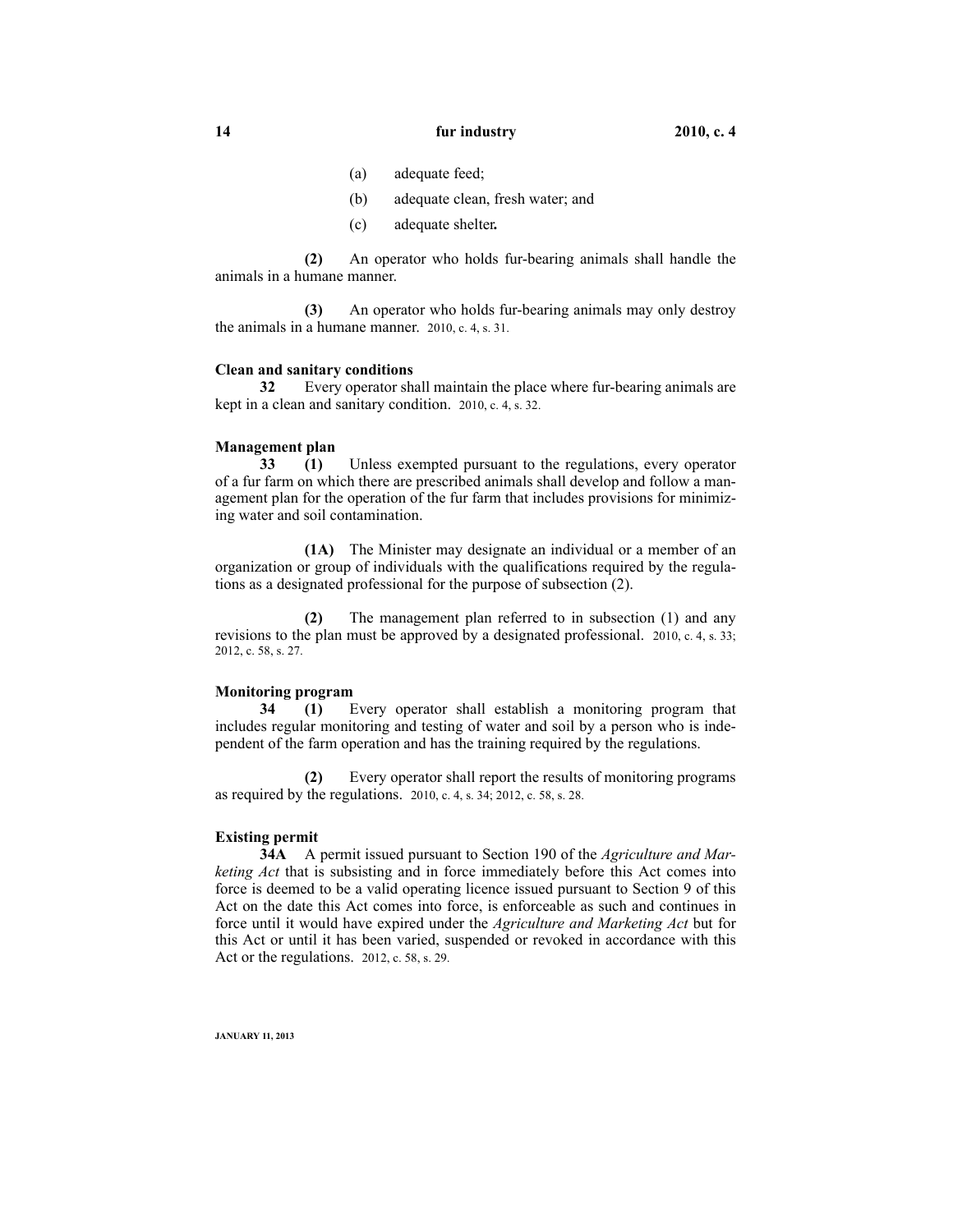#### **Requirements for existing fur farms**

**35 (1)** Subject to subsection (2), every operator of a fur farm that exists at the time of the coming into force of this Act shall

(a) hold a valid operating licence; and

(b) within three years of the coming into force of this Act, unless exempted pursuant to the regulations, meet the other requirements of this Act and the regulations.

**(2)** Where, at any time within three years of the coming into force of this Act, the Administrator determines that a fur farm to which subsection (1) applies

> (a) has an increase, as prescribed by the regulations, in its breeding females or breeding herd; and

(b) the animals are prescribed animals,

the operator shall meet the requirements of this Act and the regulations within six months of being notified of the determination in accordance with this Section.

**(3)** Notice of the Administrator's determination pursuant to subsection (2) must be served personally on the holder of the operating licence or site approval permit or by mailing by registered mail or transmitting by electronic communication a notice to the address of the holder as noted on the application for the licence or permit or to another address provided by the holder for that purpose.

**(4)** A notice served in accordance with subsection (3) is served on the date of delivery by hand, five business days after the mailing of the notice or three days after the electronic transmission of the notice. 2012, c. 58, s. 30.

#### **Fur farm ceasing to be in operation**

**35A (1)** Where a fur farm ceases to be in operation, the owner of the property shall ensure that

- (a) the property is cleaned of all waste; and
- (b) all structures used for the fur farm are
	- (i) removed, or

(ii) maintained in adequate condition to ensure that environmental and safety hazards are minimized,

to the satisfaction of the Administrator.

**(2)** Where the Administrator believes, on reasonable and probable grounds, that a property owner is failing to comply with subsection (1), the Administrator may determine that the fur farm has ceased to be in operation and issue an order requiring the property owner, at the property owner's expense, to comply with subsection  $(1)$ .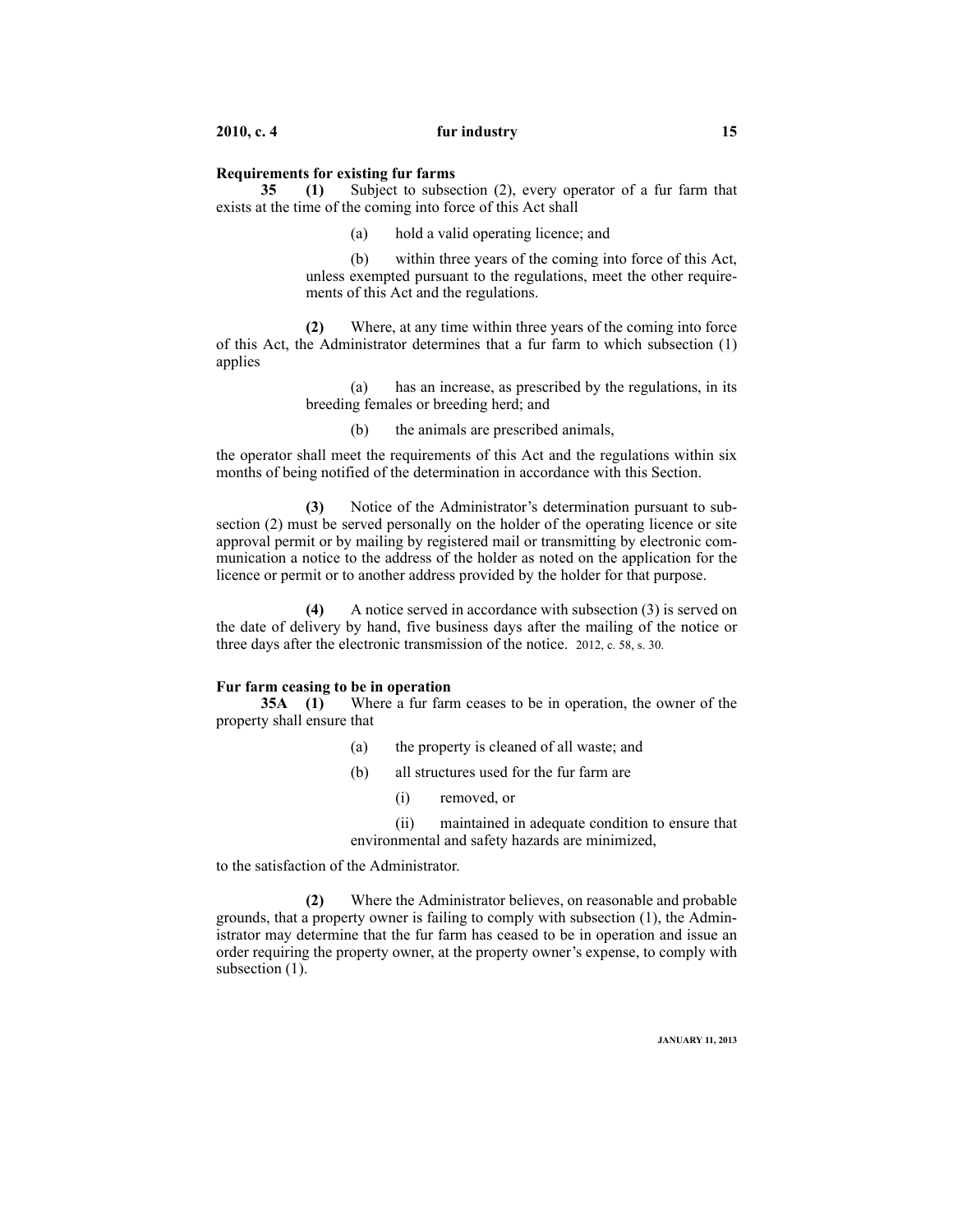**(3)** Sections 20A and 21 apply *mutatis mutandis* to an order issued pursuant to subsection (2). 2012, c. 58, s. 30.

#### **No action lies**

**35B** No action lies for any act or omission of a person that occurs while that person is carrying out duties or exercising powers pursuant to this Act in good faith. 2012, c. 58, s. 30.

#### **Regulations**

**36 (1)** The Governor in Council may make regulations

- (a) respecting licences;
- (b) respecting permits;
- (c) prescribing fees;
- (d) prescribing fines;

(e) establishing standards and codes for the operation of fur farms, including standards and codes respecting animal care, odours, water, flies, feed and waste handling;

(ea) incorporating and adopting by reference, in whole or in part, a written standard, rule, regulation, code or document as it reads on a prescribed day or as it is amended from time to time;

- (f) respecting appeals;
- (g) establishing facility requirements;
- (h) establishing siting requirements;
- (i) respecting records;
- (j) respecting reporting;
- (k) respecting inspections;

(ka) requiring the Administrator to publish the results of inspections pursuant to subsection 17(4);

(kb) prescribing the manner in which the results of inspections must be published;

(kc) prescribing information that must remain confidential notwithstanding the requirement to publish the results of inspections;

- (l) prescribing additional inspection powers and duties;
- (m) designating diseases for the purpose of this Act;

(n) respecting the qualifications required by a designated professional;

(o) respecting quarantine of fur-bearing animals or fur farms;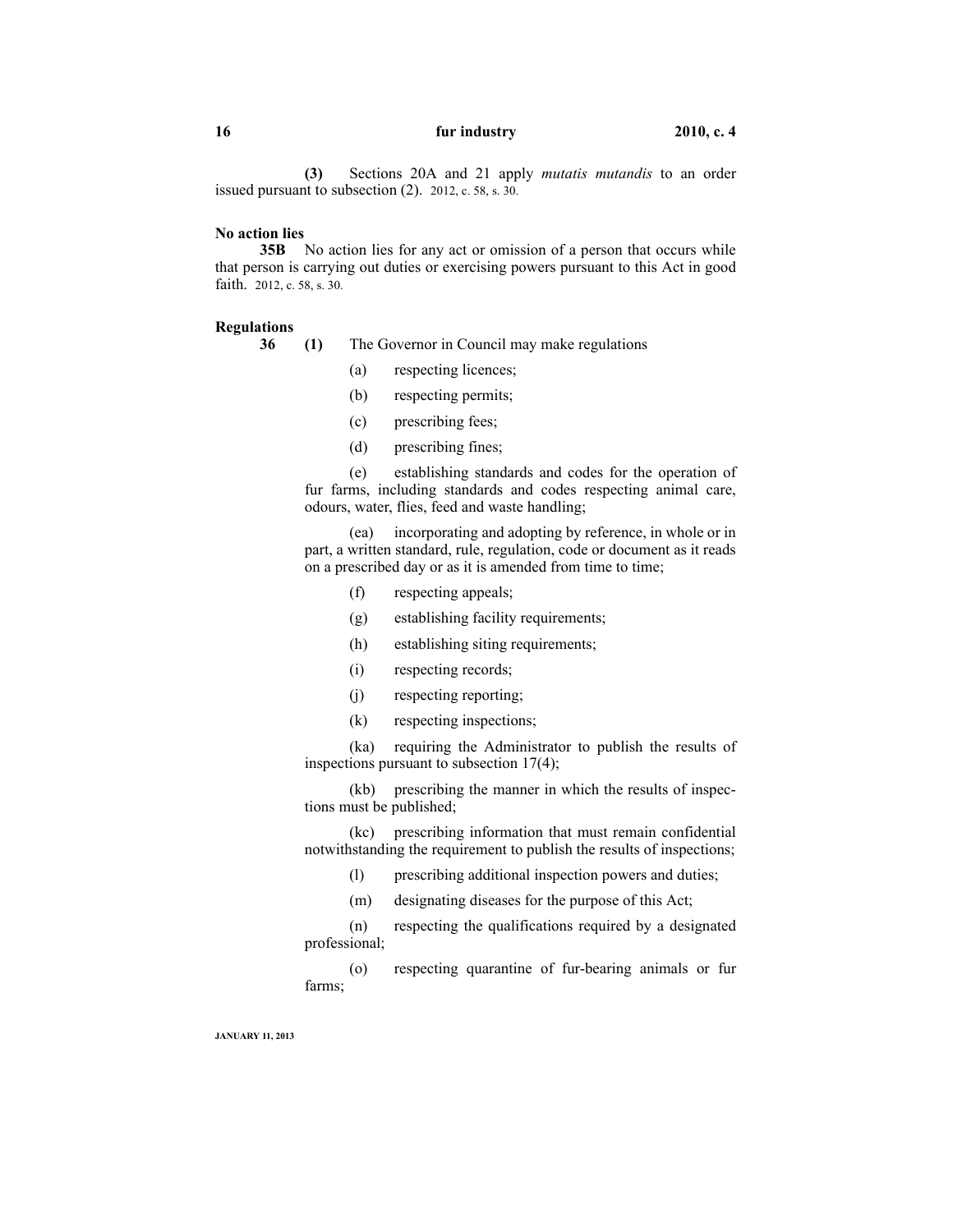(p) respecting the transportation of fur-bearing animals;

(q) designating fur-bearing animals for the purpose of clause 2(d);

(qa) designating a type of fur-bearing animal as a prescribed animal;

(r) prescribing terms and conditions for permits and licences;

(s) respecting management plans;

(t) prescribing enactments for the purpose of subsection 13(2);

(ta) providing for the exemption, including by the Administrator, of any person or any class of persons, fur farms, fur-bearing animals, activities, matters or things from the requirements of this Act or the regulations and prescribing the terms and conditions of the exemption;

(tb) respecting the training required by a person to monitor a fur farm for the purpose of Section 34;

(tc) prescribing the increase in an operator's breeding females or breeding herd or a method of determining such an increase for the purpose of subsection 35(2);

(u) defining any word or expression used but not defined in this Act;

(v) further defining any word or expression defined in this Act;

(w) respecting any matter or thing the Governor in Council considers necessary or advisable to effectively carry out the intent and purpose of this Act.

**(2)** The exercise by the Governor in Council of the authority contained in subsection (1) is regulations within the meaning of the *Regulations Act*. 2010, c. 4, s. 36; 2012, c. 58, s. 31.

#### **Conflict with Animal Health Protection Act and Animal Protection Act**

**37** Where there is a conflict between this Act or the regulations and the *Animal Health Protection Act*, the *Animal Protection Act* or the regulations made under either of those Acts, the *Animal Health Protection Act*, the *Animal Protection Act* or the regulations made under those Acts prevail. 2010, c. 4, s. 37.

#### **Act prevails over Farm Practices Act and regulations**

**38** Where there is a conflict between this Act or the regulations and the *Farm Practices Act* or the regulations made under that Act, this Act or the regulations prevail. 2010, c. 4, s. 38.